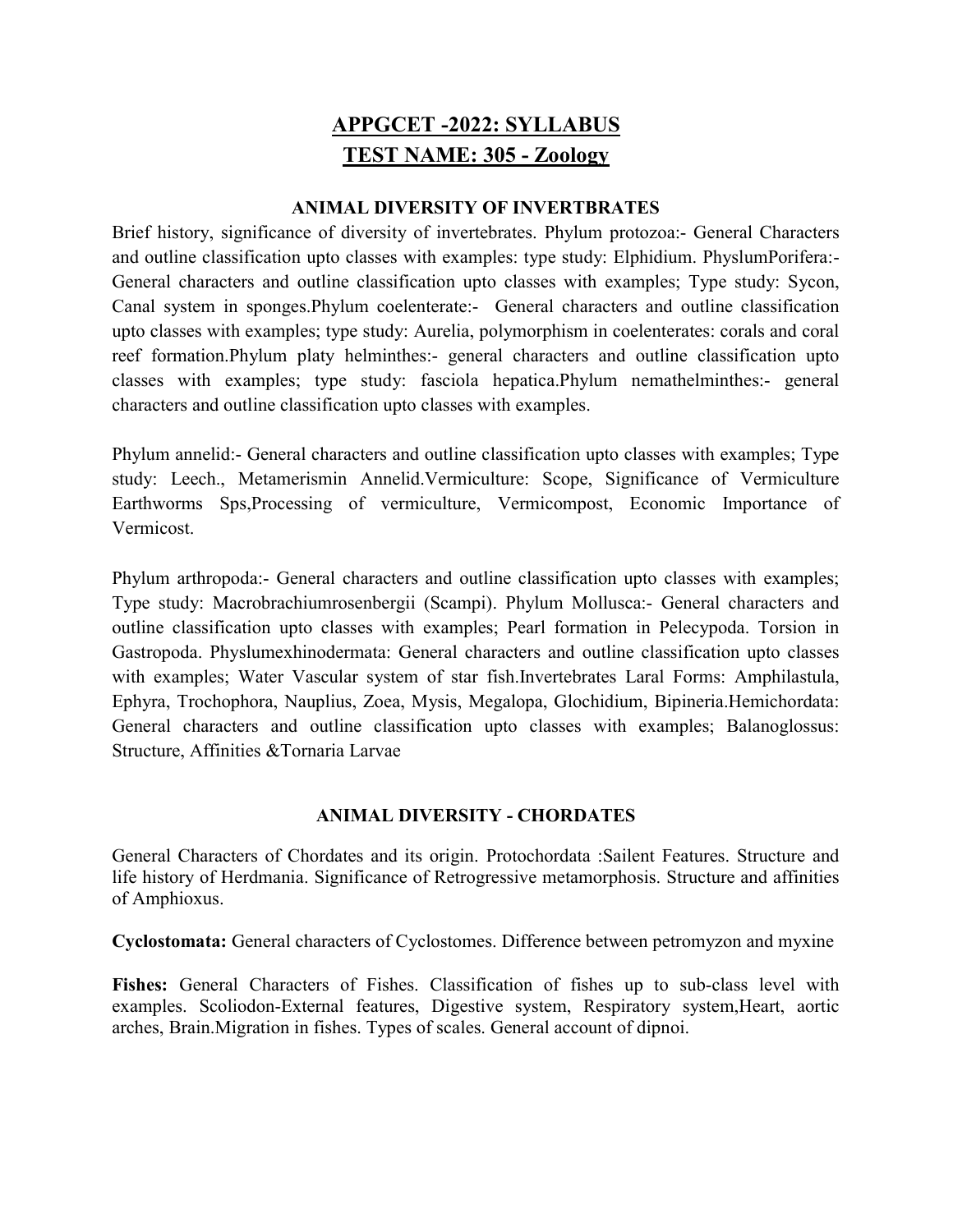Amphibia: General characters of Amphibia. Classification of Amphibiaupto orders with suitable examples. Ranahexadactyla-External features, Digestive system, Respiratory system,Heart, Arterial system and Brain.Parental care in Amphibia.

Reptelia: Skull in Reptiles.

Aves: General Characters of Aves. Classification of Aves upto sub-classes with examples. Columba livia-External features, Digestive System, Resipratory systems,Heart,Arterial system(Double Circulation)Brain. Migration of Birds. Flight adaptations in Birds. Brief account of Archaeopteryx.

Mammalia and Zoogeography: General Characters of mammalia. Classification of Mammalia up to sub classes with examples. Dentition in Mammals.

Zoogeography: Characteristics and fauna of Oriental region, Australian Region, EthiopianRegion.

# CYTOLOGY, GENETICS AND EVOLUTION

Cytology: Definition, History, Prokaryotic and eukaryotic cells, virus,viroids. Mycoplasma. Electron microscopic structure of eukaryotic cell.Plasma Membrane-Different models of plasma membrane.

Cell Organelles: Structure and functions of Endoplasmic Reticulum. Structure and functions of Golgi apparatus. Structure and Functions of Lysosomes. Structure and functions of Ribosomes. Structure and functions of Mitochondria. Nucleus. Chromatin-Structure and Significance, Chromosomes-Structure, Types,Functions.

Genetics: Mendels work on transmission of traits. Principles of inheritance. Incomplete dominance and co-dominance. Lethal alleles, Epistasis, Pleiotropy. Sex Determination. Sex Linked inheritance. Linkage and crossing over.Extra chromosomal inheritance. Human Karyotyping

Evolution: Origin of life. Lamarckism, Darwinisim, Neo-Darwinisim, Hardy-Weinberg Equilibrium. Variations, isolating mechanisims, natural selection. Types of natural selection(Directional, Stablizing, disruptive). Artificial Selections and forces of evolution. Speciation (Allopatric and Sympatric). Macro evolutionary principles(Examples : Darwin's finches).

# EMBRYOLOGY, PHYSIOLOGY, ECOLOGY, ANIMAL BEHAVIOUR

Embryology: Gametaogenesis& Fertilization. Types of Eggs – Alecithil, Microliecithil,Mesoliecithil, Megalecithil&Centrolecithil.Development of Frog up to gastrulation. Formation of primary germ layers and their fate.Foetal membrane of chick.Placentaion in mammals.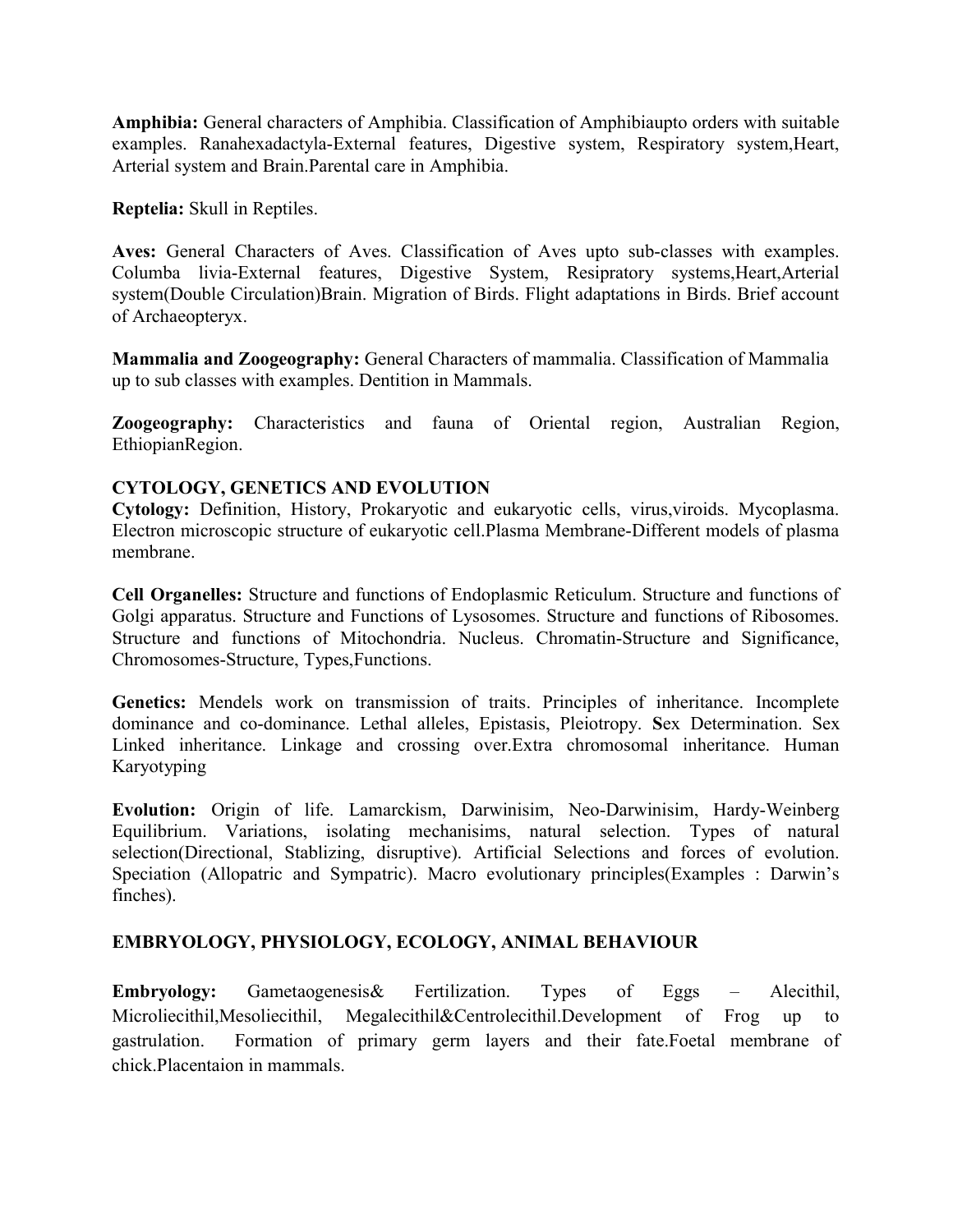Physiology: Digestion: Definition, digestion of Carbohydrates, Proteins and Lipids. Absorption of digested food materials.Respiration: Pulmonary Ventilation & Transport of Respiratory Gases. Circulation: Human Heart – Structure & Function and Cardiac Cycle.Excretion: Structure of Human Kidney & Nephron and Urine Formation.Nerve Impulse: Nature, Origin and Propagation-Local circuit theory, Saltatory Conduction & Synaptic Transmission.Muscle Contraction: Ultra Structure of Skeletal Muscle Fiber & Sliding Filament Theory.Human Endocrine Glands & Their Hormones: Hypothalamus, Pituitary, Pineal, Thyroid, Parathyroid and Adrenal glands, Pancreas and gonads.

Ecology: Meaning & Scope of Ecology. Pond exosystem – Biotic & Abiotic factors (Temperature, Light, Water), Food Chain & Energy Flow.Bio-geo chemical cycles of nitrogen, carbon and phosphorous. Animal Habital& Niche and Ecological Succession.Community Interactions: Mutualism, Commensalism, Competition and Predation.

Animal Behaviour: Animal Behaviour: Defination& Types.Innate Behaviour: Taxes & Reflexes-Reflex Arc Mechanism.Learned Behaviour: Associate Learning (Eg. Classical Conditioning &Instrumental Learning).Learning & Memory.Biological Clocks & Circadian Rhythms.

## ANIMAL BIOTECHNOLOGY

Restriction modification systems: Types I, II and III. Mode of action, nomenclature, applications of Type II restriction enzymes in genetic engineering

DNA modifying enzymes and their applications: DNA polymerases. Terminal deoxynucleotidyl transferase, kinases and phosphatases, and DNA ligases

Cloning Vectors: Plasmid vectors:pBR and pUC series, Bacteriophage lambda and M13 based vectors, Cosmids, BACs, YACs,

#### Techniques of Recombinant DNA technology

Gene delivery: Use of linkers and adaptorsMicroinjection, electroporation, biolistic method (gene gun), liposome and viral-mediated delivery. Basics of PCR.Sanger's method of DNA sequencing- traditional and automated sequencing. Southern, Northern and Western blotting,Preparation and uses.

Animal Cell Technology: Natural and Synthetic. Primary culture, secondary culture, continuous cell lines; Protocols for Primary Cell Culture; Established Cell lines (common examples such as MRC, HeLa, CHO, BHK, Vero); Cell fusion, Production of Monoclonal antibodies (mAb), Applications of mAb. Types of stem cells, applications